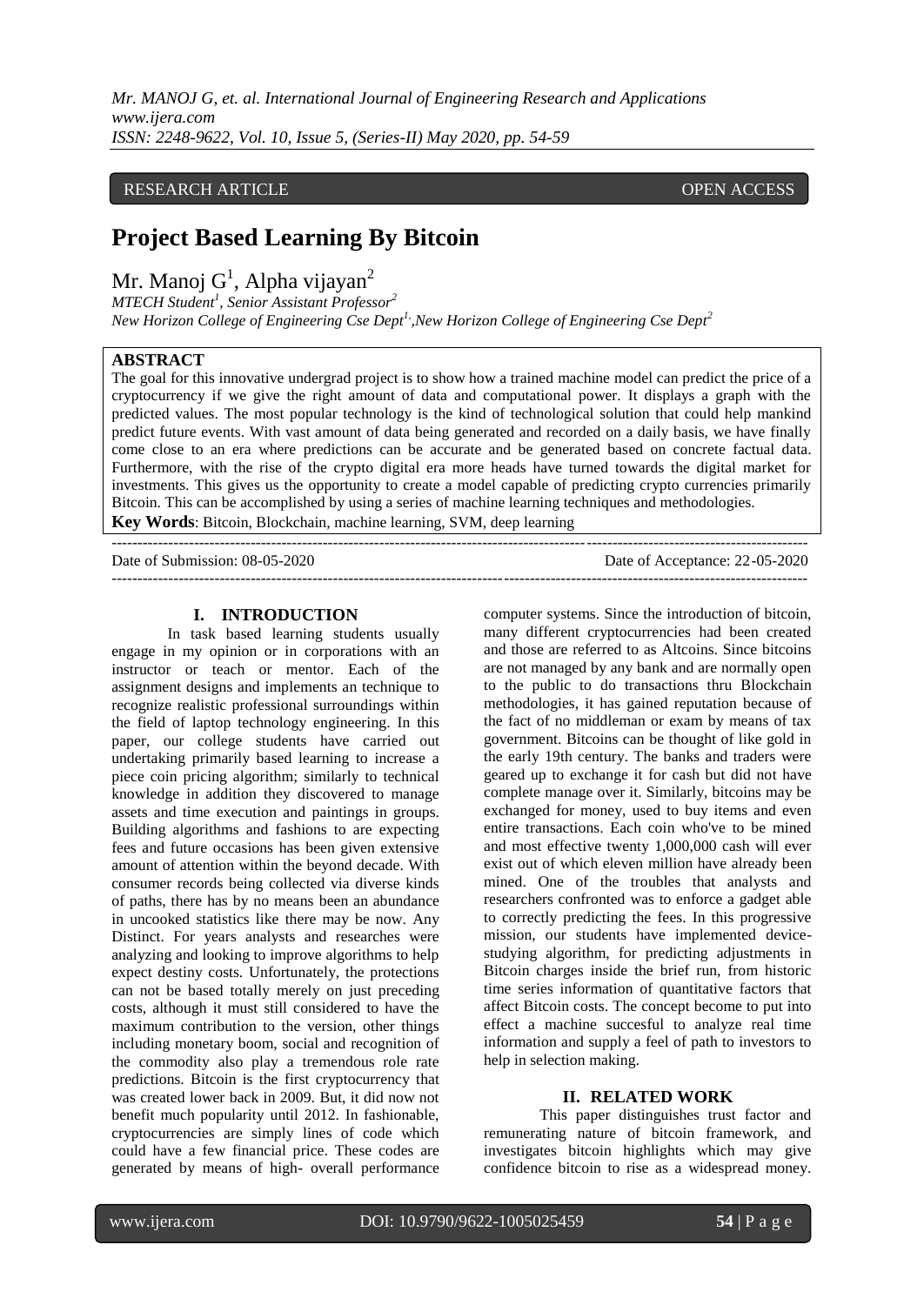Paper displays the hole between proposed hypothetical engineering and current commonsense usage of bitcoin framework regarding accomplishing decentralization, secrecy of clients, and agreement. Paper presents three distinct manners by which a client can oversee bitcoins. We endeavor to recognize the security hazard and practical assaults on these designs of bitcoin the executives. We have indicated that not all bitcoin wallets are sheltered against every conceivable sort of assaults. Bitcoin center is just most secure method of working bitcoin till date as it is secure against every single possible assault, and is powerless just against square chain revising.

Bitcoin cryptographic money is apparently one broadly utilized computerized cash in crimes. Be that as it may, there has been constrained calculable research of bitcoin customers in the writing. In this paper, the procedure memory of two prominent bitcoin customers, bitcoin Core and electrum, is analyzed with the points of distinguishing potential sources and sorts of potential pertinent information . Curios acquired from the procedure memory are likewise considered with different ancient rarities got from the customer gadget . Discoveries from this investigation propose that both bitcoin Core and electrum's procedure memory is a significant wellspring of proof, and a large number of the curios found in process memory are likewise accessible from the application and wallet records on the customer gadget .

Blockchain innovation holds gigantic guarantee for an assortment of enterprises, including money related administrations, land, store network the executives, human services, the scholarly world and that's just the beginning. From keen agreements to blockchain-scrambled scholastic certifications, these utilization cases are tremendous and expansive. To comprehend this insurgency, you have to comprehend what a blockchain is and what it can do. This course centers around Bitcoin as a contextual analysis of how blockchain innovation functions, and gives a short history of the making of Bitcoin. It likewise characterizes essential blockchain-related highlights and ideas, and audits the manner in which highlights carry on in a financial domain and how they balance the motivating forces of the members.

This work plans to investigate whether we can improve the exactness of a SVM classifier for microcalcification (MC) identification by consolidating earlier learning of MCs in mammograms. In light of the way that MCs are innately invariant to their spatial direction in a mammogram, we consider two unique methods for fusing revolution invariance into SVM, of which one is virtual help vector SVM (VSVM) and the other is digression vector SVM (TV-SVM). The test results show that the two systems can improve the presentation in segregating MCs from the picture foundation, and TV-SVM accomplished the best execution. Specifically, the affectability was 96.3% for TV-SVM, contrasted with 94.5% for SVM, when the bogus positive rate was at 0.5%.

Utilization of numerous SVMs in a various leveled structure has been a prominent way to deal with handle multiclass grouping by Support Vector Machines which are generally known to two-class classifiers. Among regularly utilized various leveled structures, twofold tree organized SVM has computational favorable circumstances over different methods. So as to devise a viable tree organized progression of different SVMs, it is essential to devise a procedure of recursive subdivision of classes, known as binarization process.

The speculation mistake bound of the help vector machine (SVM) relies upon the proportion of the sweep and edge. Be that as it may, customary SVM just thinks about the augmentation of the edge yet disregards the minimization of the sweep, which limits its presentation when applied to joint learning of highlight change and the SVM classifier. Albeit a few methodologies have been proposed to coordinate the span and edge data, the greater part of them either require the type of the change grid to be inclining, or are nonconvex and computationally costly. this paper recommend a novel estimation for the range of the base encasing ball in highlight space, and afterward propose an arched span edge based SVM model for joint learning of highlight change and the SVM classifier, i.e., F-SVM. A summed up square arrange plummet strategy is received to unravel the F-SVM model, where the component change is refreshed by means of the slope plunge and the classifier is refreshed by utilizing the current SVM solver. By consolidating with bit head part investigation, F-SVM is additionally stretched out for joint learning of nonlinear change and the classifier.

The principle goal of this exploration is to foresee the market execution of Karachi Stock Exchange (KSE) on day shutting utilizing diverse AI strategies. The forecast model uses various traits as an information and predicts showcase as Positive and Negative. The traits utilized in the model incorporates Oil rates, Gold and Silver rates, Interest rate, Foreign Exchange (FEX) rate, NEWS and online networking channel. The old measurable strategies including Simple Moving Average (SMA) and Autoregressive Integrated Moving Average (ARIMA) are likewise utilized as information. The AI strategies including Single Layer Perceptron (SLP), Multi-Layer Perceptron (MLP), Radial Basis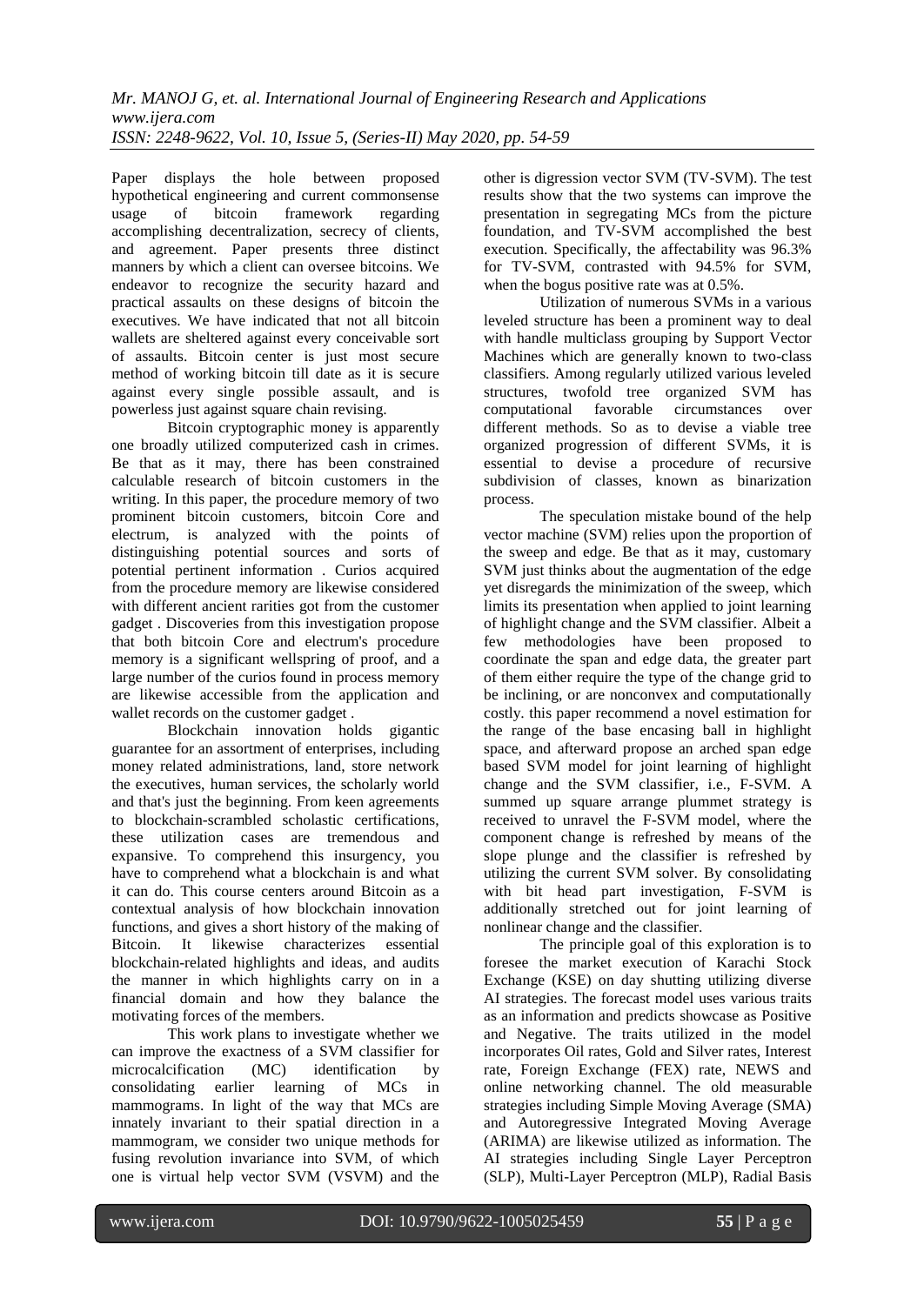Function (RBF) and Support Vector Machine (SVM) are looked at. Every one of these qualities are examined independently moreover. The calculation MLP performed best when contrasted with different strategies. The oil rate ascribe was seen as most pertinent to advertise execution. The outcomes recommend that exhibition of KSE-100 file can be anticipated with AI strategies.

AI and man-made consciousness methods are being utilized related to information mining to understand a plenty of true issues. These strategies have demonstrated to be exceptionally viable, yielding most extreme precision with insignificant fiscal speculation and furthermore sparing gigantic measures of time. To add to their yearly salary, these days, individuals have begun taking a gander at stock ventures as a rewarding alternative. With master direction and keen arranging, we can practically twofold our yearly income through stock returns. All things considered, stock speculation still stays an unsafe recommendation for the unenlightened. Over the top wages of the venture specialists combined with a general numbness relating to the monetary issues among people in general, discourages numerous from exchanging stocks. The dread of misfortunes likewise goes about as an obstacle to many. These realities pushed us to bridle the intensity of AI to foresee the development of stocks. Utilizing assessment investigation on the tweets gathered utilizing the Twitter API and furthermore the end estimations of different stocks, we try to fabricate a framework that figures the stock value development of different organizations. Such a forecast would significantly help a potential stock financial specialist in taking educated choices which would straightforwardly add to his benefits.

This paper means to investigate profound learning model to adapt present moment and long haul designs from imbalanced information dataset. Information for this examination are imbalanced card exchanges from an Indonesia bank in period 2016-2017 with twofold names (nonfraud or extortion). From 50 highlights of the dataset, 30 head segments of information add to 87 % of the aggregate Eigenvalues. This examination

investigates the impact of nonfraud to misrepresentation test proportion from 1 to 4 and three models: Convolutional Neural Network (CNN), Stacked Long Short-term Memory (SLSTM), and Hybrid of CNNLSTM. Utilizing Area Under the ROC Curve (AUC) as model execution, CNN accomplished the most elevated AUC for R=1,2,3,4 pursued by SLSTM and CNN-LSTM.

This paper means to investigate profound learning model to adapt present moment and long haul designs from imbalanced information dataset. Information for this examination are imbalanced card exchanges from an Indonesia bank in period 2016-2017 with twofold names (nonfraud or extortion). From 50 highlights of the dataset, 30 head segments of information add to 87 % of the<br>aggregate Eigenvalues This examination aggregate Eigenvalues. investigates the impact of nonfraud to misrepresentation test proportion from 1 to 4 and three models: Convolutional Neural Network (CNN), Stacked Long Short-term Memory (SLSTM), and Hybrid of CNNLSTM. Utilizing Area Under the ROC Curve (AUC) as model execution, CNN accomplished the most elevated AUC for R=1,2,3,4 pursued by SLSTM and CNN-LSTM.

## **III. PREDICTION MODEL**

After the ongoing prominence of bitcoins, numerous scientists have attempted to execute expectation models. Building a forecast model for AI issue is a troublesome

task, as there is no set in stone – best fit must be found over a great deal of exact testing for every particular use case. Numerous parameters must be changed until probably a few reasonable result is produced from the calculation. This area will experience model structure steps and parameter tuning choices.



**Fig:1** block daigram of process flow

Specifically, bolster vector machines (SVM) are recommended to function admirably with little or uproarious information and this have been utilized broadly in the advantage returns expectation issues. SVM order has the upside of yielding worldwide ideal qualities. In this task, a prescient model is broke down dependent on the information and the precision of the outcome. The square chart of the procedure stream is appeared in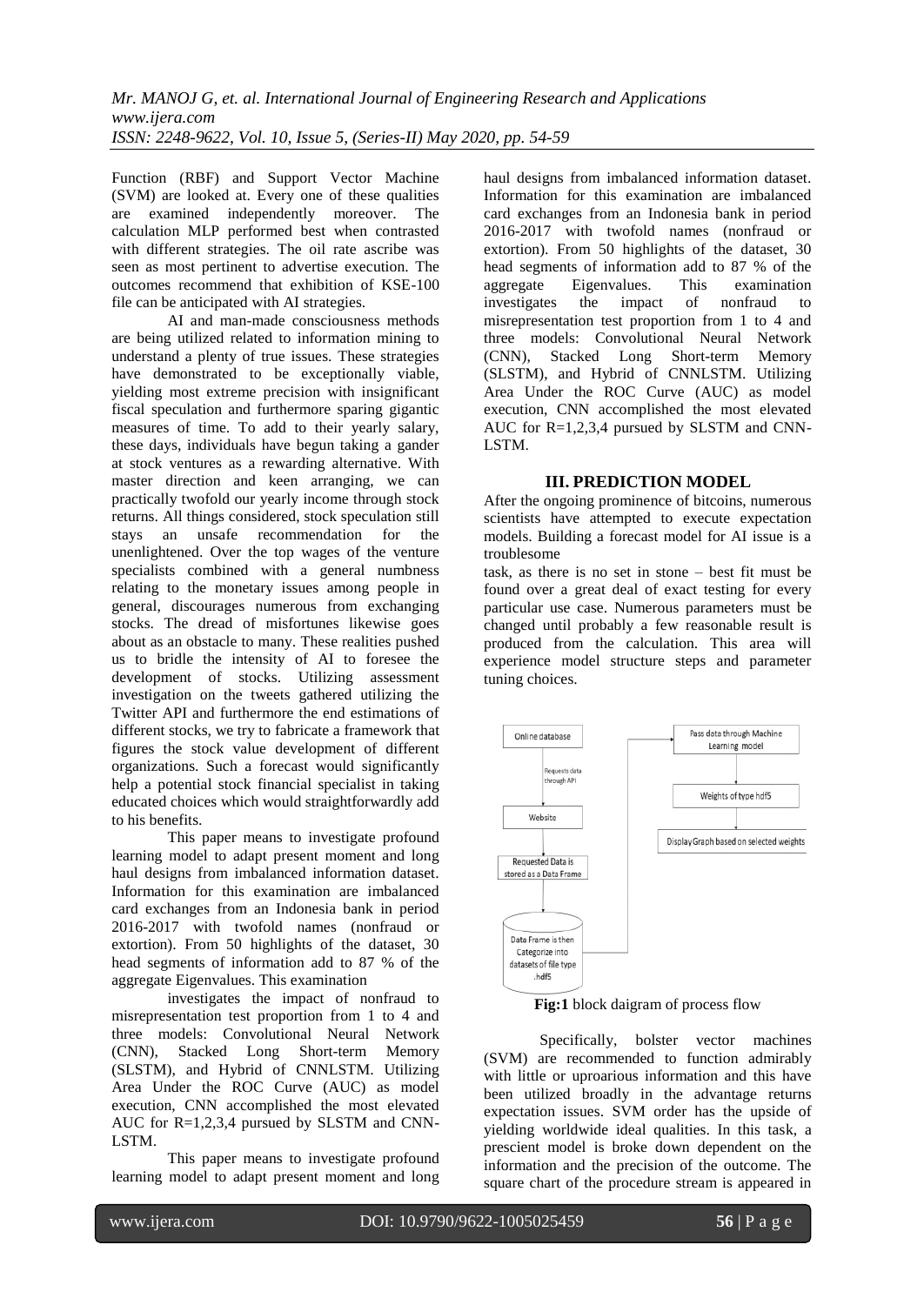figure 1. There are 26 highlights that are considered out of which just 16 were utilized to make the last information dataset.

The model was manufactured utilizing the SVM to reinforce the engineering of the model as delineated in Figure 1. Once anticipated a straight relapse was forced on the forecasts to give a thought of the pattern. Having the information is basic to assemble and AI model and the nature of information is likewise significant. In such a situation, there is should be a calculation and methodology to check whether the given information is legitimate. In the venture, an abnormality discovery model was executed by utilizing unaided learning. K-implies bunching was utilized to amass the information into m-information focuses as there are no marks for the information.

When the gathering is prepared the information was taken care of into an unaided help vector machine to perceive the inconsistencies in the given succession of m-information focuses.

# **IV. SOFTWARE REQUIREMENTS OF THE PROJECT**

This venture assembled principally on Python. Python is a high level programming language, which is proficient when attempting to fabricate AI calculations. Since it is an open source language, it has a ton of open source libraries worked by outsider organizations, for example, Google for model, which can encourage in development of complex projects and calculations. Complex projects can be written in shorter lines of code in python when thought about to Java or other article situated projects because of python's measured highlights. It can likewise be utilized to code across wide scope of stages.

- Another dialect utilized in this task is Django. Django is the off the rack, go-to stage for creating python based web applications. It is a structure worked for python web advancement. As Django is likewise based on python, accordingly it underpins most functionalities when the correct libraries are introduced. Python software engineers think that its progressively adaptable and agreeable to code in Django as the coding condition continues as before for them most part.

- Anaconda guide is an open source wholesaler for Python. It centers around giving IDE's and programming situations for information science and AI. Boa constrictor is broadly utilized on account of the custom bundles that have been constructed. It is good with Windows, Linux also, MacOS. Boa constrictor additionally underpins improvement in R programming and has a wide network base encompass in the advancement in R and python improvement.

Spyder is one of the stage incorporated turn of events condition (IDE) accessible on Anaconda. It pulls together the amazing libraries required for information investigation what's more, encourages in building AI calculation.

- The neural systems based on in this task were finished utilizing the Keras libraries. Keras offers neural organize API which can run on Tensorflow or Theano. Keras was chosen for its easy to use API's and its capacity to help numerous CPU's just as GPU's. Keras encourages consistent prototyping. Like all python libraries Keras additionally takes points of interest of the measured quality idea furnishing clients with autonomous configurable modules. These modules are additionally adaptable permitting the designers to make new and increasingly compelling model to suit their necessities. Since all the code is absolutely written in python, python engineers don't think that its difficult to investigate or run complex altered code.

# **V. PROJECT DESIGN AND IMPLEMENTATION**

## A. Data Collection

We gather the authentic information from poloniex.com utilizing a REST API call. The API returns information from 2015 to the present day in time interims of 5 mins and 2 hours. The gathered information is then put into a Data Frame.

## B. Data Preprocessing

The Data Frame would contain all the sections that were required just as a couple of extra sections. So as to take care of applicable information into our model those additional segments will be expelled and the sifted information is put away in to a CSV record. The sent out CSV document is later at that point called into distinction parts of the general program and separated again to get pertinent information.

The columns of the information outline are put away in . h5py.

## C. Convolutional Neural Network

Convolutional Neural Networks (CNN) is a profound learning approach utilized for arrangement. In any case, here we change it to be utilized for forecast. By setting up an for forecast. By onedimensional system rather than 2D or 3D, we can foresee the yield by taking care of in a rundown of the nearby costs from our dataset.

## D. Recurrent neural networks

Recurrent neural networks (RNN) are additionally a profound learning procedure created in the late 1980s. This neural system is most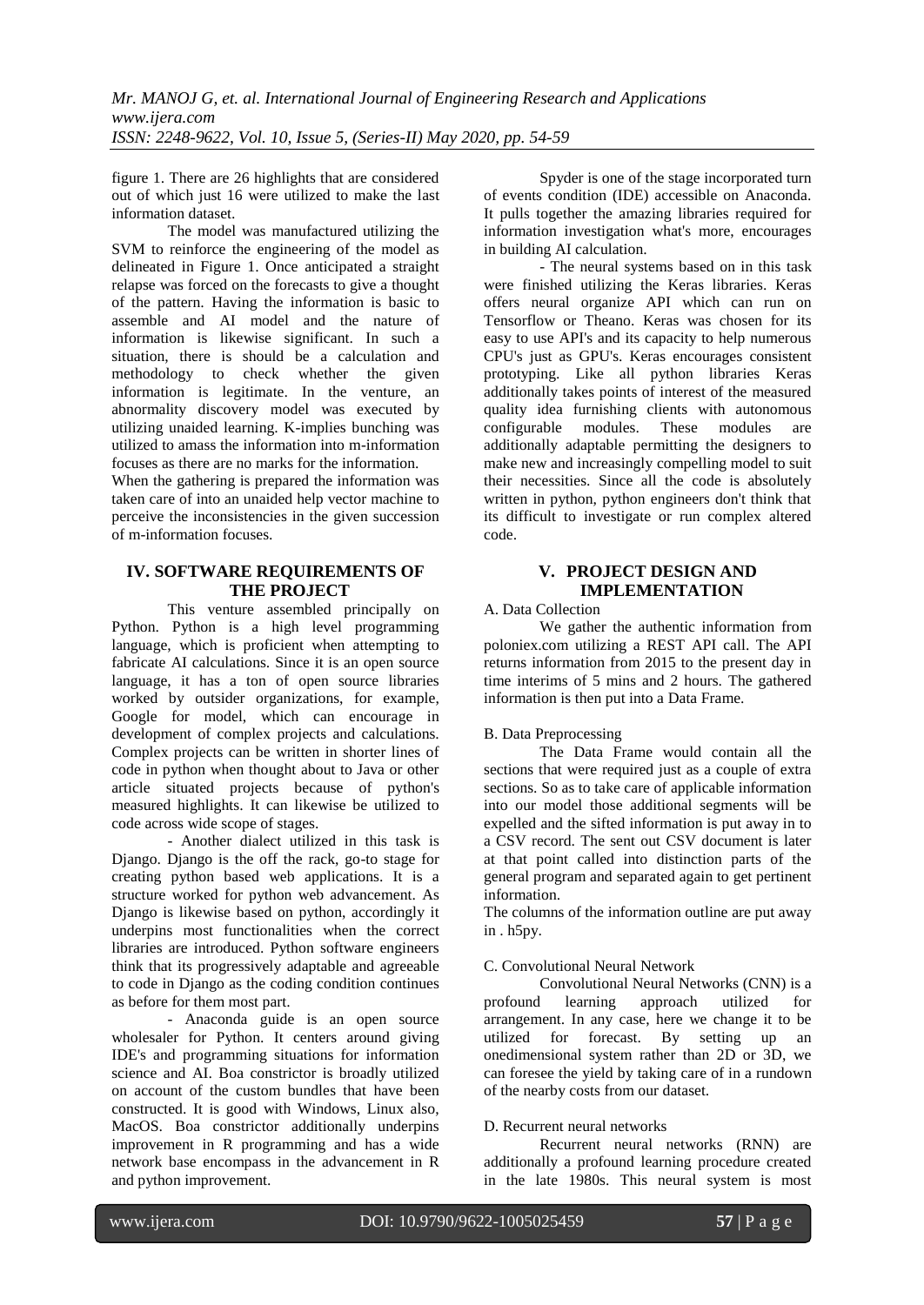appropriate for consecutive information . It is substantially more effective as it is fit for recalling the loads at each layer and contributing them to the following layer. The RNN utilize interior memory to store the grouping of information per push with the following unsurprising incentive on the nearby upper right cell. The data sources are taken in and run through three entryways the Forget Gate, Input Gate and Output Entryway. In every one of the doors a sigmoid capacity is applied on the whole the layers to ensure the yield is an incentive among 0 and 1. Along these lines while contributing the incentive to this layer we scale to change our information which is reshaped to fit the neural system.

#### D. Implementation

Once the new weights are updated the graph can be generated by selecting the appropriate weight.



# **VI. CONCLUSION AND FUTURE PROSPECTS**

Anticipating the future will consistently be on the highest priority on the rundown

of employments for AI calculations. Here in this task we have endeavored to foresee the costs of Bitcoins utilizing two profound learning strategies. This work centers around the improvement of undertaking based learning in the field of software engineering building, by considering the issue definition, movement, understudy evaluation and use of hands on exercises dependent on utilization of profound learning calculation to create application which can foresee bitcoin costs.

Django had the option to help the profound learning model and enliven a graphical web application. The convolutional Neural System however was essentially intended to examine and group pictures, was tweaked to foresee a succession of numbers. Despite the fact that it missed the mark by having just 5% cradle sum, it was as yet ready to rival the LSTM model.

Through this task, understudies had the option to learn and comprehend the whole lifecycle of App improvement. They likewise picked up involvement with building AI modes also, Web improvement utilizing Django. Expectation models are going to get progressively perplexing and viable later on due to the expansion in information assortment and improvement of more grounded information investigative methodologies. The main factor that may be keeping us down is the requirement for progressively computational force.

There is consistently opportunity to get better and, with the rate at which profound learning is developing, these enhancements will without a doubt be conceivable:

- Train the model on a bigger informational index to increment expectation exactness.

- Design model with high number of neurons and run on a supercomputer or a group of framework.

- Include more highlights to the element delineate incorporate the model with other model which can learn dependent on clients' enthusiasm to a specific product.

#### **REFERENCE PAPERS**

- [1]. G. Solomon, "Project-Based learning: A Primer," Technology Learning, volume 23, Jan. 2003.
- [2]. M. Hedley, "An undergraduate microcontroller systems laboratory," IEEE Transactions in Education, vol. 41(4), pp. 345–353, Nov. 1998.
- [3]. H. Markkanen, G. Donzellini, and D. Ponta, "NetPro: Methodologies and tools for project based learning in internet," in Proceedins of World Conference on Educational Multimedia, pp. 1230–1235.
- [4]. D. Ponta, G. Donzellini, and H. Markkanen, "NetPro: Network based project learning in internet," in Proceedings of European Symposium of Intelligent Technologies, pp. 703–708, 2002.
- [5]. S. A. Ambrose and C. H. Amon, "Systematic design of a first-year mechanical engineering course at Carnegie-Mellon University," Journal of Engineering Education, vol. 86, pp. 173–182, Apr. 1997.
- [6]. "Vocabulary Bitcoin." [Online]. Available: https://bitcoin.org/en/vocabulary#btc.